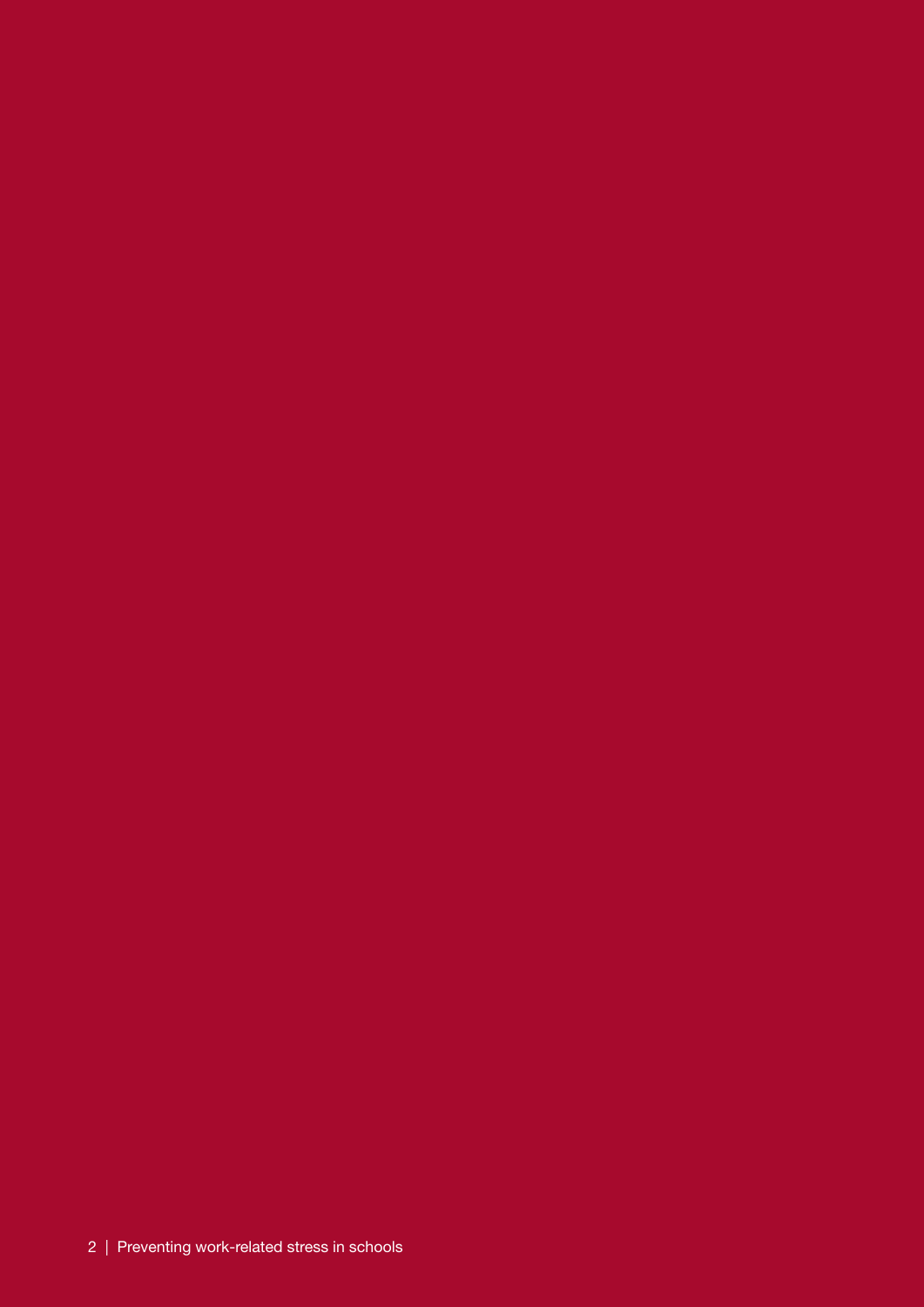# **Contents**

| Introduction for school leaders          |    |
|------------------------------------------|----|
| <b>Using your talking toolkit</b>        | 5  |
| What happens next?                       | 7  |
| <b>Conversation One - Demands</b>        | 8  |
| <b>Conversation Two - Control</b>        | 10 |
| <b>Conversation Three – Support</b>      | 12 |
| <b>Conversation Four - Relationships</b> | 14 |
| <b>Conversation Five - Role</b>          | 16 |
| <b>Conversation Six - Change</b>         | 18 |
| <b>Sources of further advice</b>         | 21 |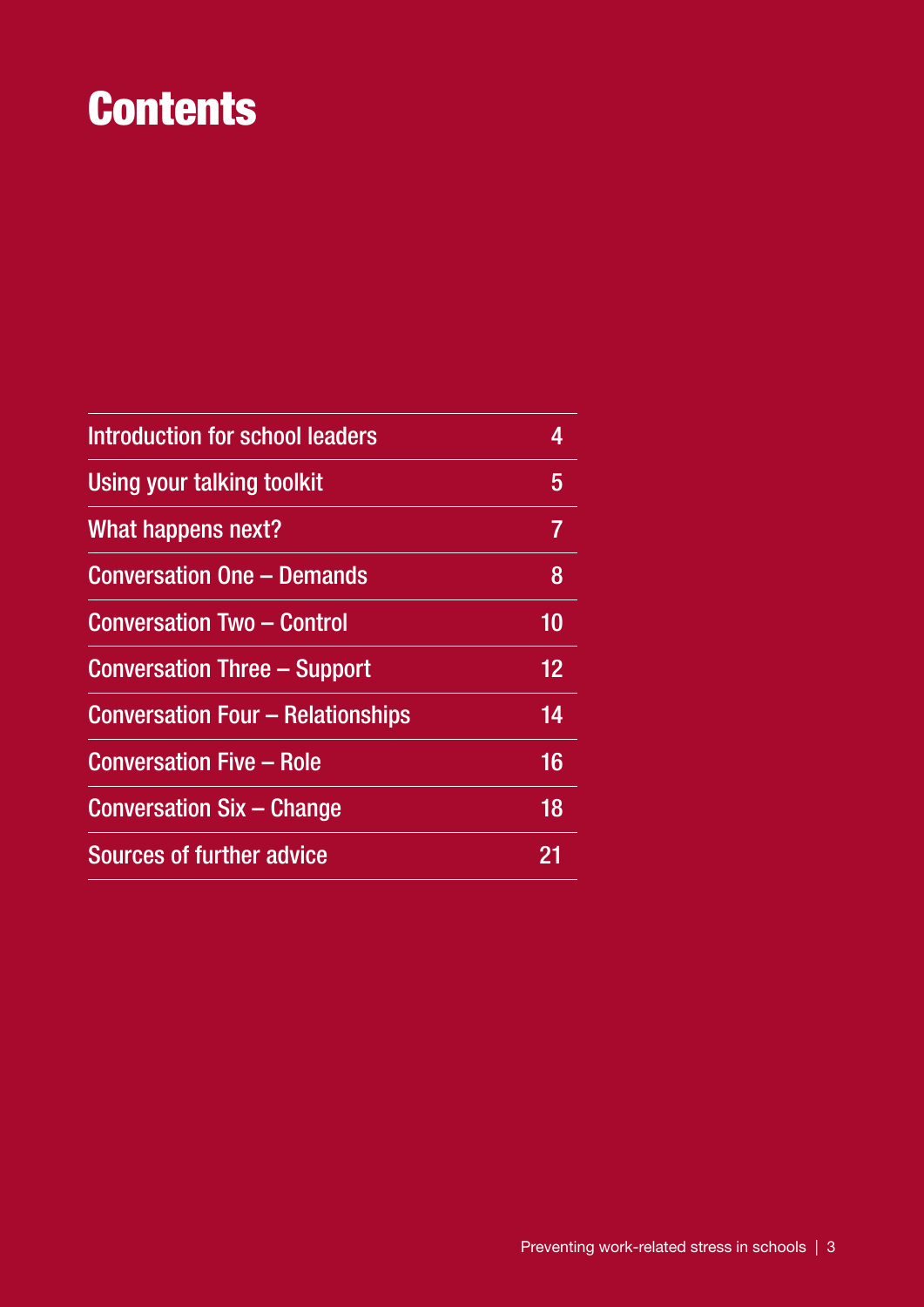### Introduction for school leaders

Starting the conversation about stress and mental health is an important first step

Employers have a legal duty to protect employees from stress at work by doing a risk assessment and acting on it

Tackling stress prevents ill health

Tackling stress brings business benefits

Across Great Britain, workrelated stress accounts for almost half of all working days lost and, in the last 12 months, over half a million working days were lost in secondary schools due to stress, depression or anxiety, caused or made worse by work.

Stress affects us all at different times and in different ways. It can cause you to feel physically unwell, cause mental health problems and make existing problems worse.

The law requires employers to tackle work-related stress and, by taking action in your school, you can help create a more engaged, healthy workforce and save money. Schools have reported improvements in productivity, retention of staff and a reduction in sickness absence after tackling work-related stress.

It's important to remember that it isn't your job to diagnose or treat stress, and there are many existing tools, resources and guides for what to do once you suspect that you or a colleague is experiencing stress (see pages 21 and 22).

We've launched the Talking Toolkit to help school leaders start the converstion, because it is an important first step toward preventing work-related stress and actions employers need to take to comply with the law.

If you think that a colleague is experiencing stress, encourage them to talk to someone, whether it's their trade union representative, GP, headteacher or an occupational health team.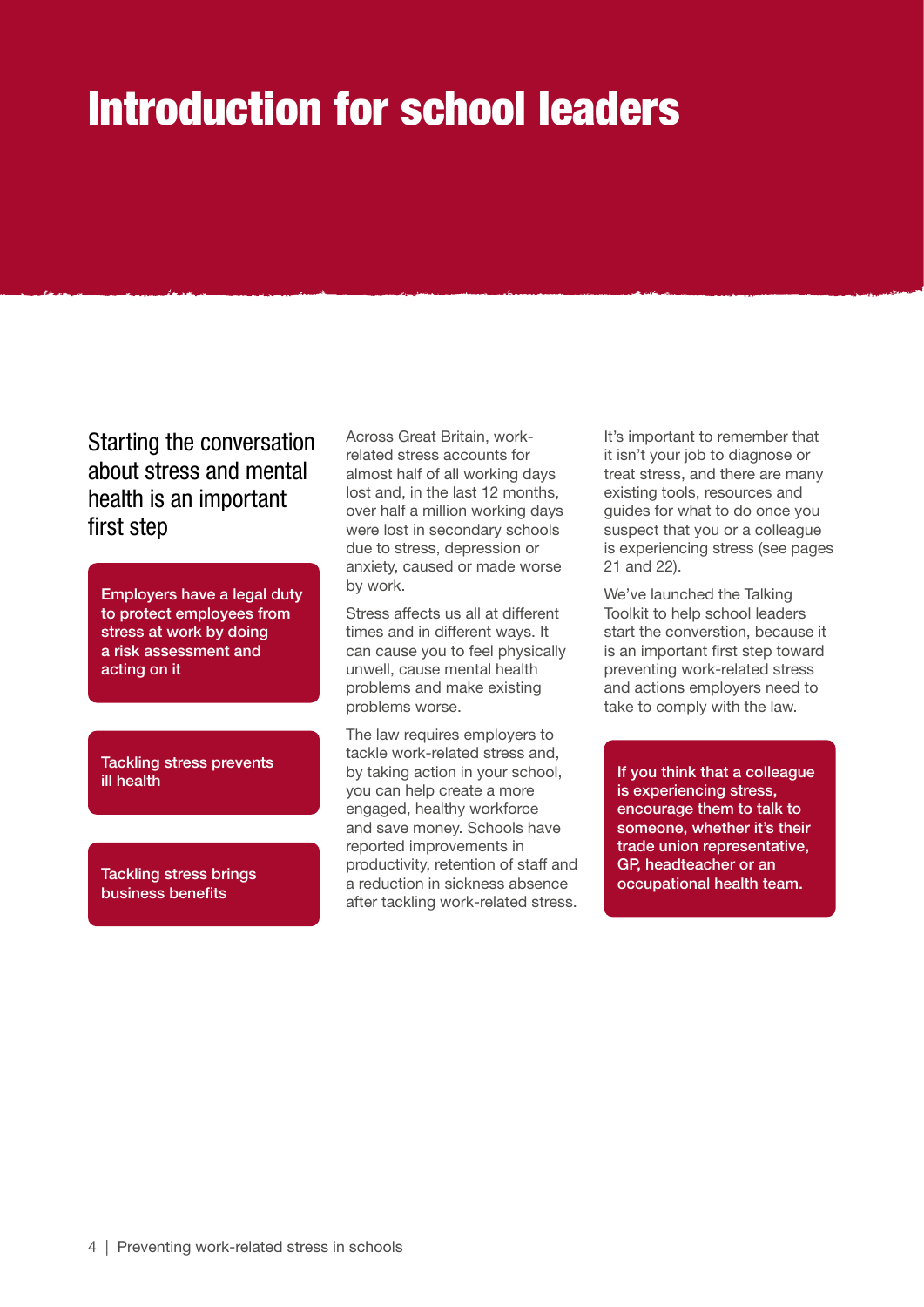# Using your Talking Toolkit

The Talking Toolkit is designed to be used as a framework to help line managers have simple, practical conversations with school employees. It should not be used as a sole response to an existing problem with workrelated stress in your school.

The toolkit has six templates for six different conversations, each with a different theme designed to get you talking about issues which may be causing workrelated stress or issues which could have the potential to become future causes if not managed properly.

For each conversation, the first sheet gives the line manager a template for questions to provoke a conversation with your employee about causes of stress. The second sheet will help the line manager think of ideas for how to begin tackling any causes.

There is no strict format for how line managers should have these conversations, or how many of them you should have, and the layout of the toolkit is not prescriptive. You could have one a week or one a month. You could focus on just one topic, or cover all six.

The conversations can fit into existing one-to-one meetings you have with colleagues, you could build them into your next inset day or you could set up a new meeting solely to talk about stress and how to prevent it. Importantly, you should make sure that there is time available for line managers and employees to have these conversations.

The toolkit relies on both line managers and colleagues having an open and honest two-way conversation. Line managers should listen to what is being said rather than trying to offer excuses or explanations, and agree action points and solutions together. The important thing is to start talking and to start planning.

| <b>Conversation 1 Demands</b>       |  |
|-------------------------------------|--|
| <b>Conversation 2 Control</b>       |  |
| Conversation 3 Support              |  |
| <b>Conversation 4 Relationships</b> |  |
| Conversation 5 Role                 |  |
| Conversation 6 Change               |  |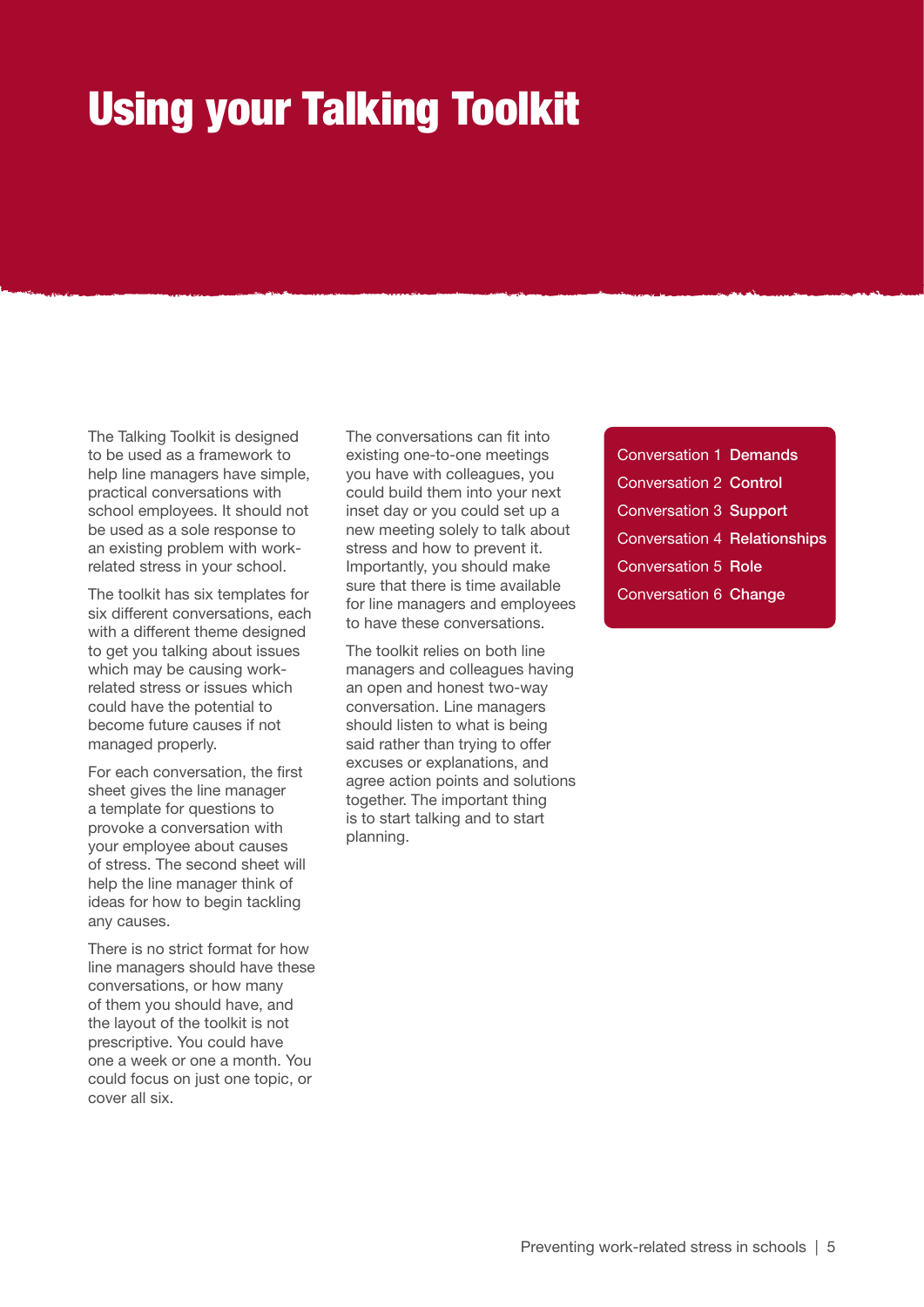6 | Preventing work-related stress in schools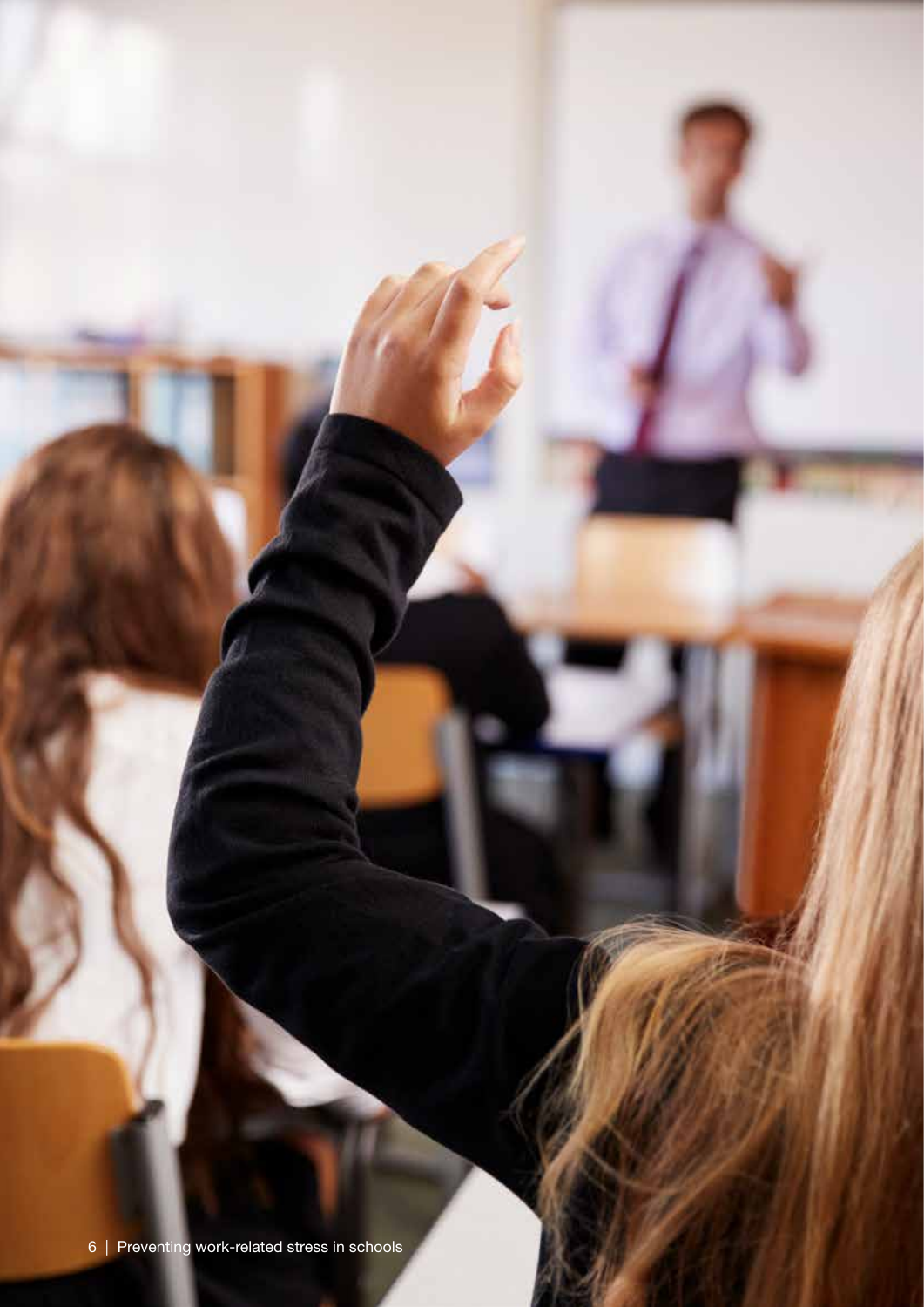### What happens next?

You should have started to build a picture of what the potential causes of stress are in your school

The Talking Toolkit can form just one step on your journey towards preventing work-related stress and bringing in the suitable and sufficient measures needed to address the risks of stress and help your school to comply with the law.

After you complete the six conversations, you should have started to build a picture of what the potential causes of stress are in your school.

There are ideas throughout this toolkit on how you can tackle the issues. You may decide to implement the Management Standards, HSE's established and recognised approach for preventing stress at work.

The standards help identify and manage the six causes of stress at work and require the management team and all staff across the school to work together (see page 21).

You could also involve your colleagues in the conversation by organising focus groups, surveys and working groups to identify solutions which are relevant to your school.

Importantly, if you discover that someone is experiencing stress or a mental health problem, they should be encouraged to talk to someone, whether it's a manager, headteacher, their trade union representative, GP or an occupational health team.

Remember, although employers have a legal duty to protect employees from stress at work, diagnosing or treating stress isn't yours or your colleagues' responsibility.

The 'Sources of further advice' section (pages 21 and 22) points you in the direction of other useful guides, workbooks and tools for both managing and preventing work-related stress.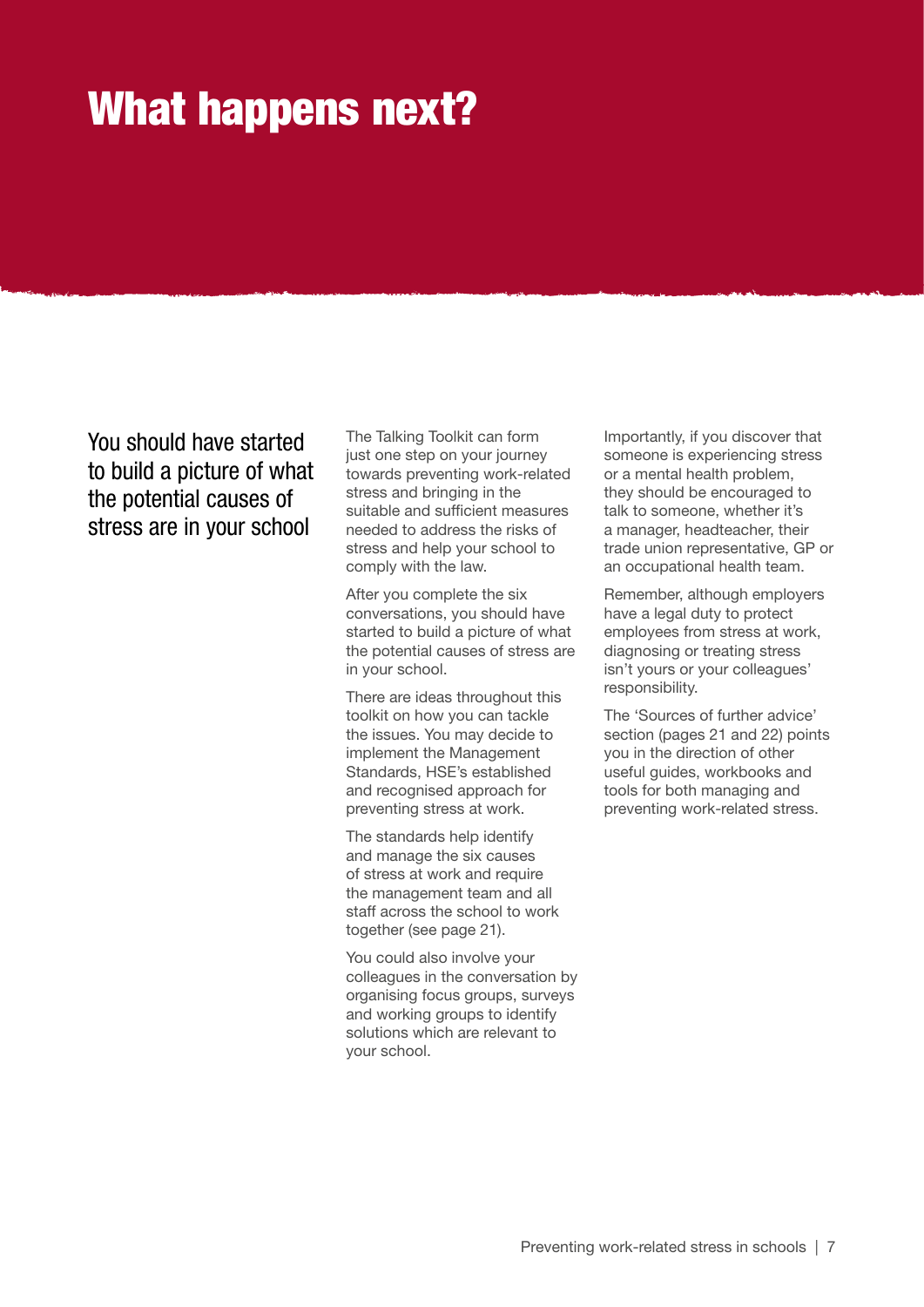# Conversation One: Demands

How your employee/ colleague should feel • They are able to cope with the demands of their job. • They are provided with achievable demands in relation to the hours they work. • Their skills and abilities are matched to the demands of their job. • Concerns about their work environment are addressed.

#### Go through the following questions with your colleague.

Does your workload feel achievable? Think about which tasks take up the most time and how your school/department copes at busy times.

Do you feel the deadlines you are given and your lesson planning requirements are realistic?

Do you have concerns about the work environment at your school? Think about any hazards, violence or harassment (from pupils or parents) and how this impacts on you.

What changes and support could be put in place to help you to cope with any of the issues you have talked about? Think about: you, your manager/head of department, SLT.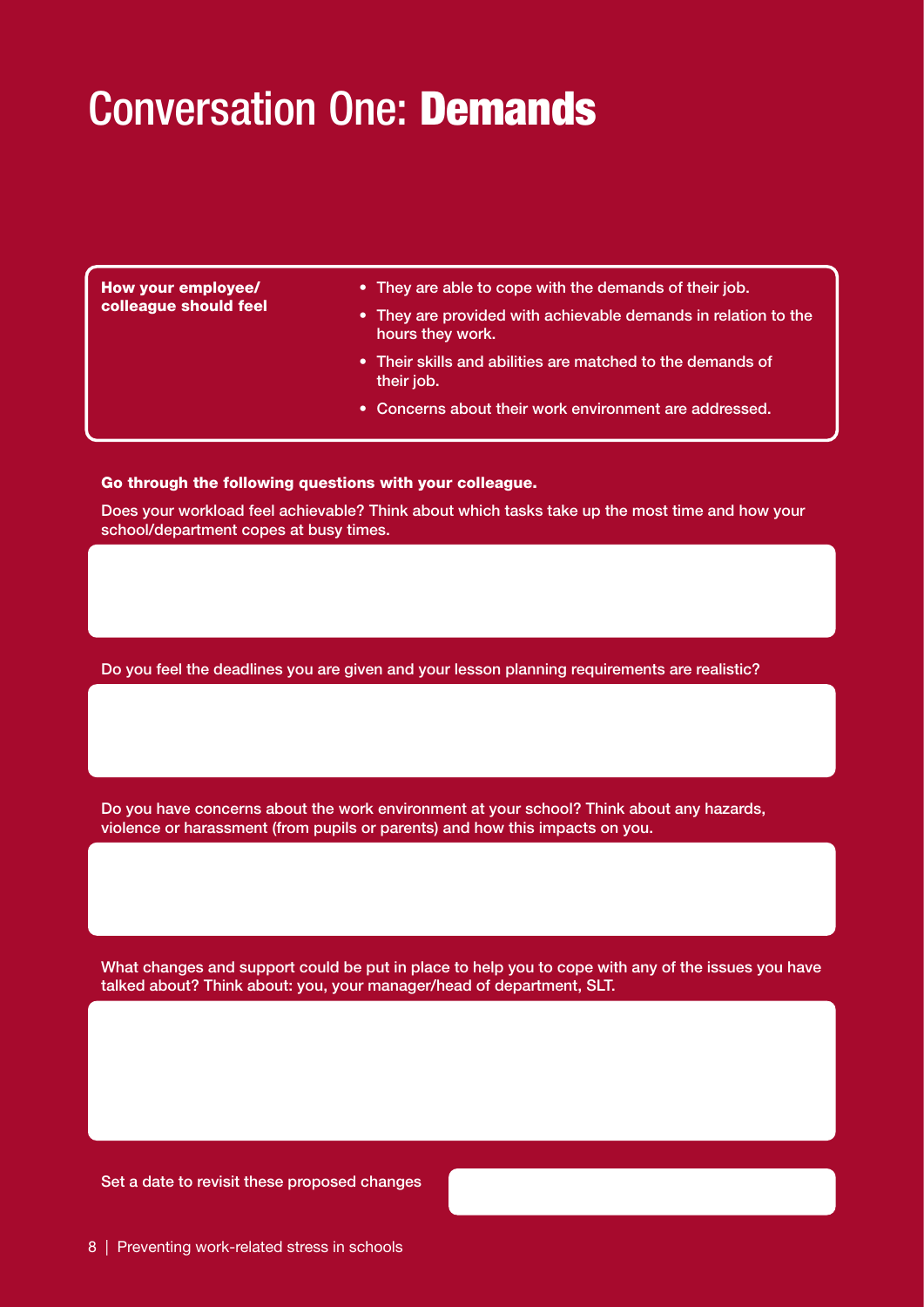# Conversation One: Demands

Remember, Ofsted does not expect to see any specific frequency, type or volume of marking and feedback; these are for the school to decide through its feedback and assessment policy.

Remember, Ofsted does not require schools to provide individual or previous lesson plans to inspectors, or in any particular format.

#### Workload

- Hold regular meetings to discuss anticipated workloads (and to deal with any predicted busy times).
- Provide training to help staff prioritise.
- Develop a system to notify employees of unplanned tight deadlines and any exceptional need to work long hours.
- Identify blocks of time to allow for proper collaborative planning.
- Make high-quality resources and curriculum plans easily accessible.
- Clearly explain why data is being collected and how it will help improve the quality of teaching.
- Make sure that marking is meaningful, manageable and linked directly to its impact on pupil progress.
- Consider the workload impact of each new initiative before it is introduced.
- Consider introducing a work/ life balance policy.
- Review the Department for Education's Workload Reduction Toolkit (see page 22).

#### Environment

- Assess the risk and impact of physical violence.
- Take steps to deal with the risk of physical violence and verbal abuse by consulting with employees and others, ie the police, charities etc.
- Provide training to help staff deal with, and defuse, difficult situations.

#### Agreed action plan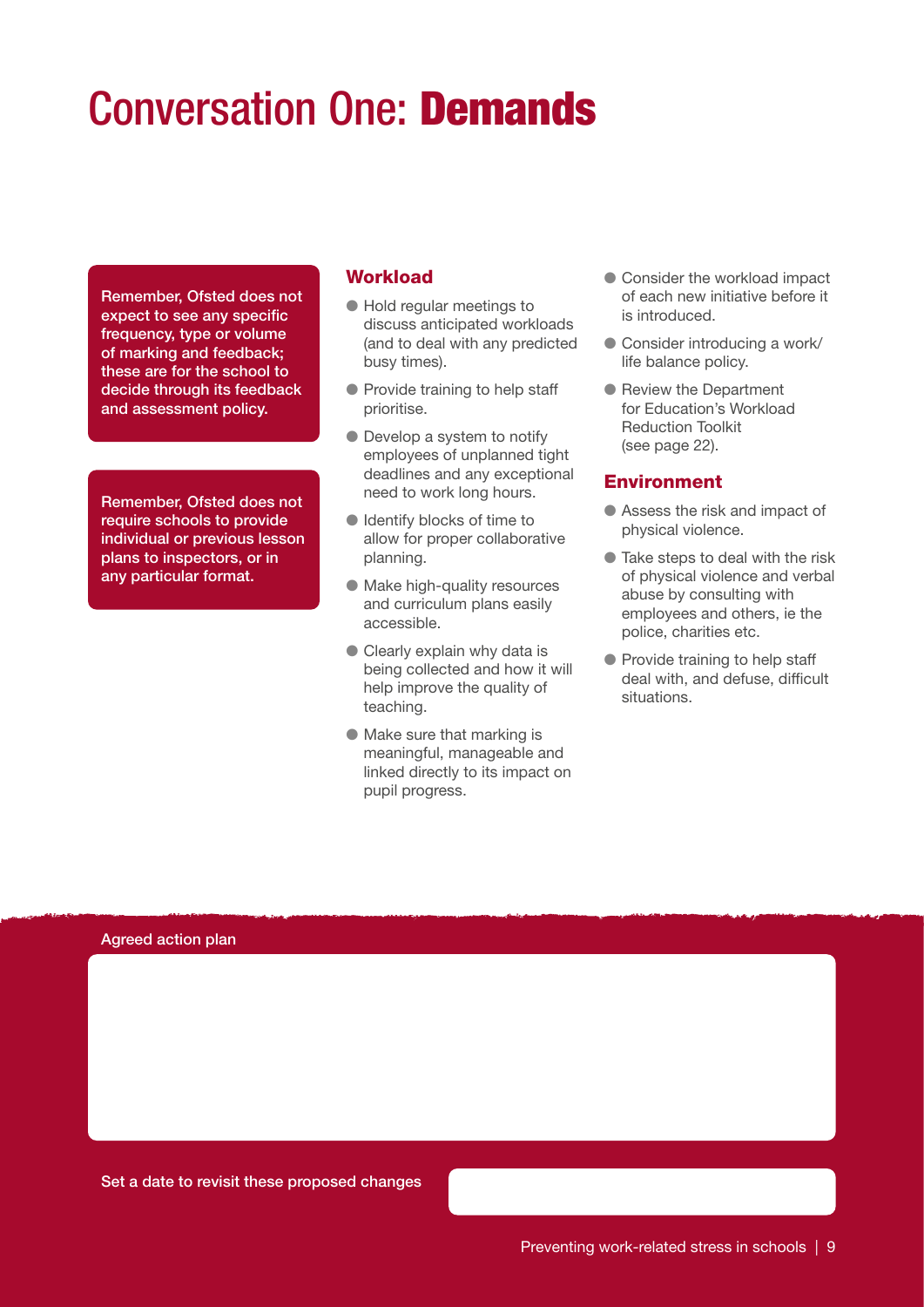# Conversation Two: Control

| How your employee/<br>colleague should feel | • They are consulted over the way their work is organised<br>and undertaken, eg through regular meetings, one-to-ones,<br>performance reviews. |
|---------------------------------------------|------------------------------------------------------------------------------------------------------------------------------------------------|
|                                             | • They have regular opportunities for discussion and input at<br>the start of projects or new pieces of work.                                  |
|                                             | • They are encouraged to use their skills and initiative to do<br>their work.                                                                  |
|                                             | • They are encouraged to develop new skills and undertake<br>new and challenging pieces of work.                                               |
|                                             |                                                                                                                                                |

Go through the following questions with your colleague.

Do you feel involved in how decisions are made? Think about whether you feel listened to and trusted, how you are consulted and any opportunities for input.

Do you feel your skills are used to good effect? How could your existing skills be used more?

Do you feel you have control over how you teach? Think about how you plan lessons, structure your day and provide feedback to pupils.

What changes and support could be put in place to help you to cope with any of the issues you have talked about? Think about: you, your manager/head of department, SLT.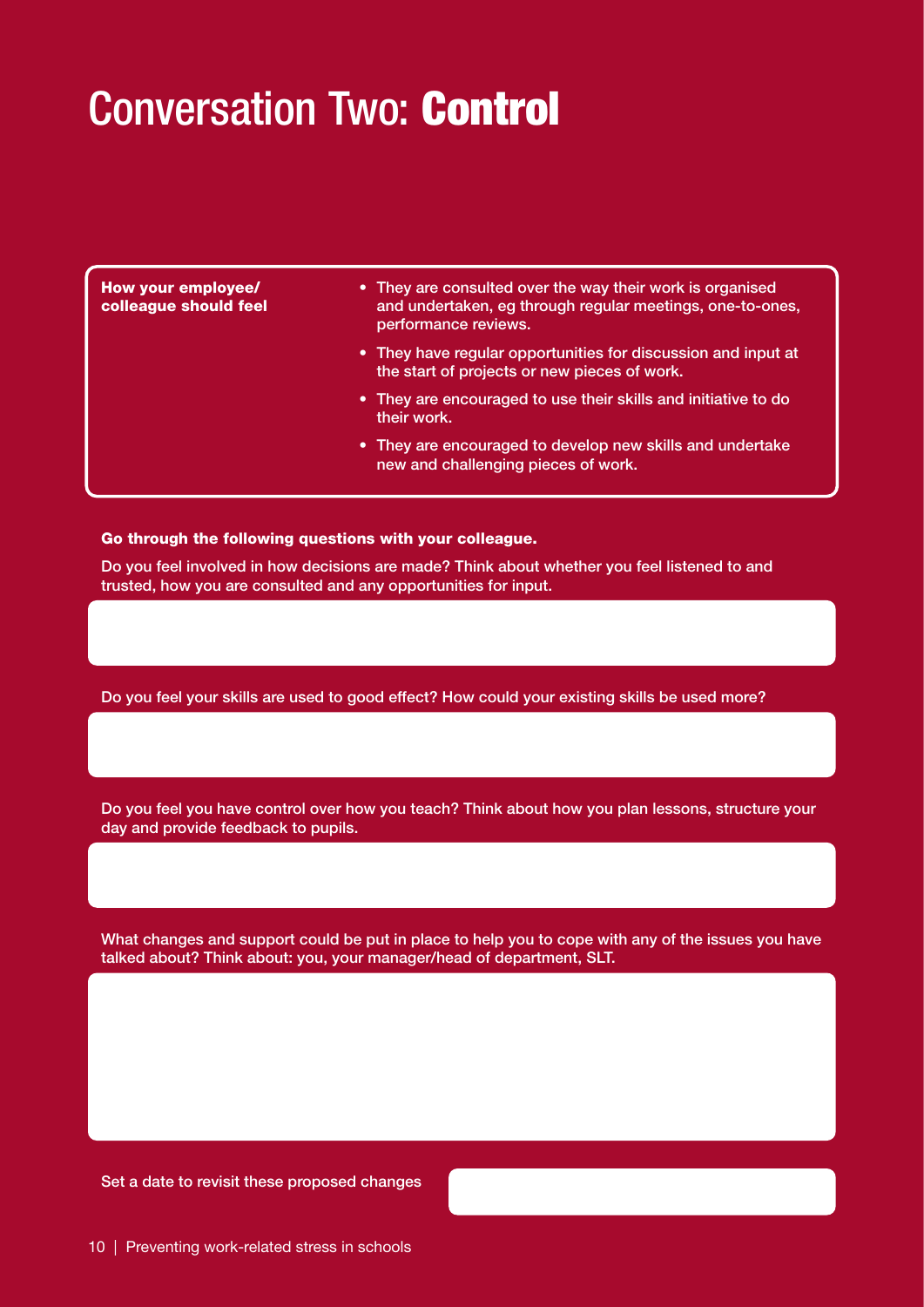### Conversation Two: Control

Remember, Ofsted does not specify how planning should be set out, the length of time it should take or the amount of detail it should contain.

Remember, Ofsted does not expect tutor groups/ form-time to include literacy, numeracy or other learning sessions. Schools can use form-time as they wish.

#### **Decisions**

- Have systems in place that enable staff to have a say over the way their work is organised and undertaken, eg through project meetings, one-to-ones and performance reviews.
- Hold regular discussion forums during the planning stage of new schemes of work, projects or pieces of work to talk about the anticipated methods of working.
- Allocate responsibility to teams rather than individuals to take projects forward.
- Talk about the way decisions are made.
- Allow and encourage people to participate in decision making, especially where it affects them.

#### Skills and training

- Talk about the skills people have and whether they believe they are able to use these to good effect.
- Talk about how people would like to use their skills.
- Consider personal development/training plans where you ask staff to think about the skills they would like to develop.

#### Agreed action plan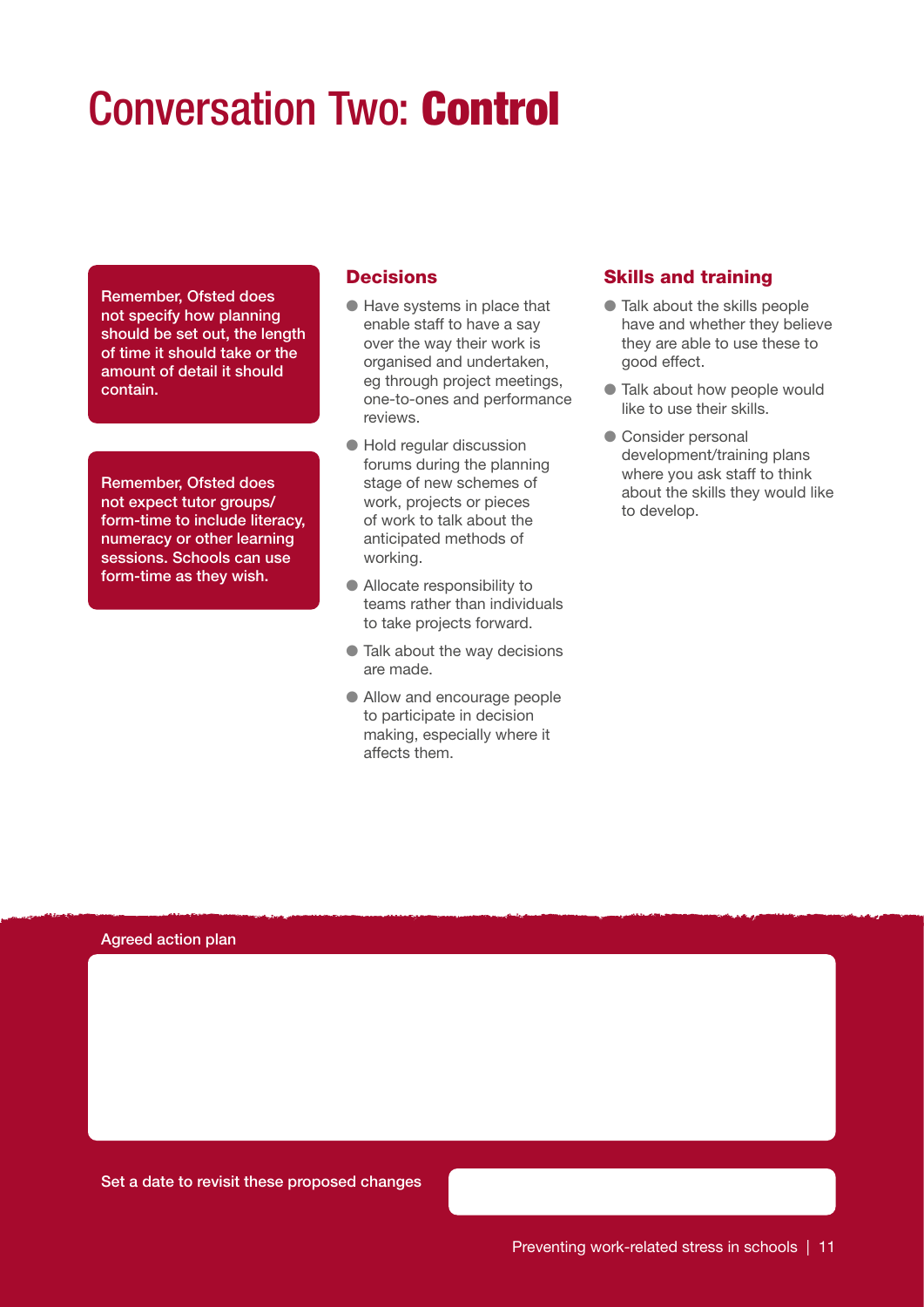# Conversation Three: Support

| <b>How your employee/</b><br>colleague should feel | • They receive information and support from their colleagues,<br>head of department and SLT.                                               |
|----------------------------------------------------|--------------------------------------------------------------------------------------------------------------------------------------------|
|                                                    | • The school has systems in place to enable and encourage<br>managers to support their staff and for colleagues to support<br>one another. |
|                                                    | • They know what support is available and how and when to<br>access it.                                                                    |
|                                                    | • They know how to access the resources they need.                                                                                         |
|                                                    | • They receive regular and constructive feedback.                                                                                          |

#### Go through the following questions with your colleague.

Do you feel that your school is a positive place to work and that you are valued? Think about the working environment, the personal and administrative support available and the opportunities to talk about support you may need.

Do you know who to talk to and where to go when you need support? Think about where you would go for help if you were experiencing an issue and whether you would feel comfortable doing so.

Do you have enough opportunities to discuss any emerging issues or pressures?

What changes and support could be put in place to help you to cope with any of the issues you have talked about? Think about: you, your manager/head of department, SLT.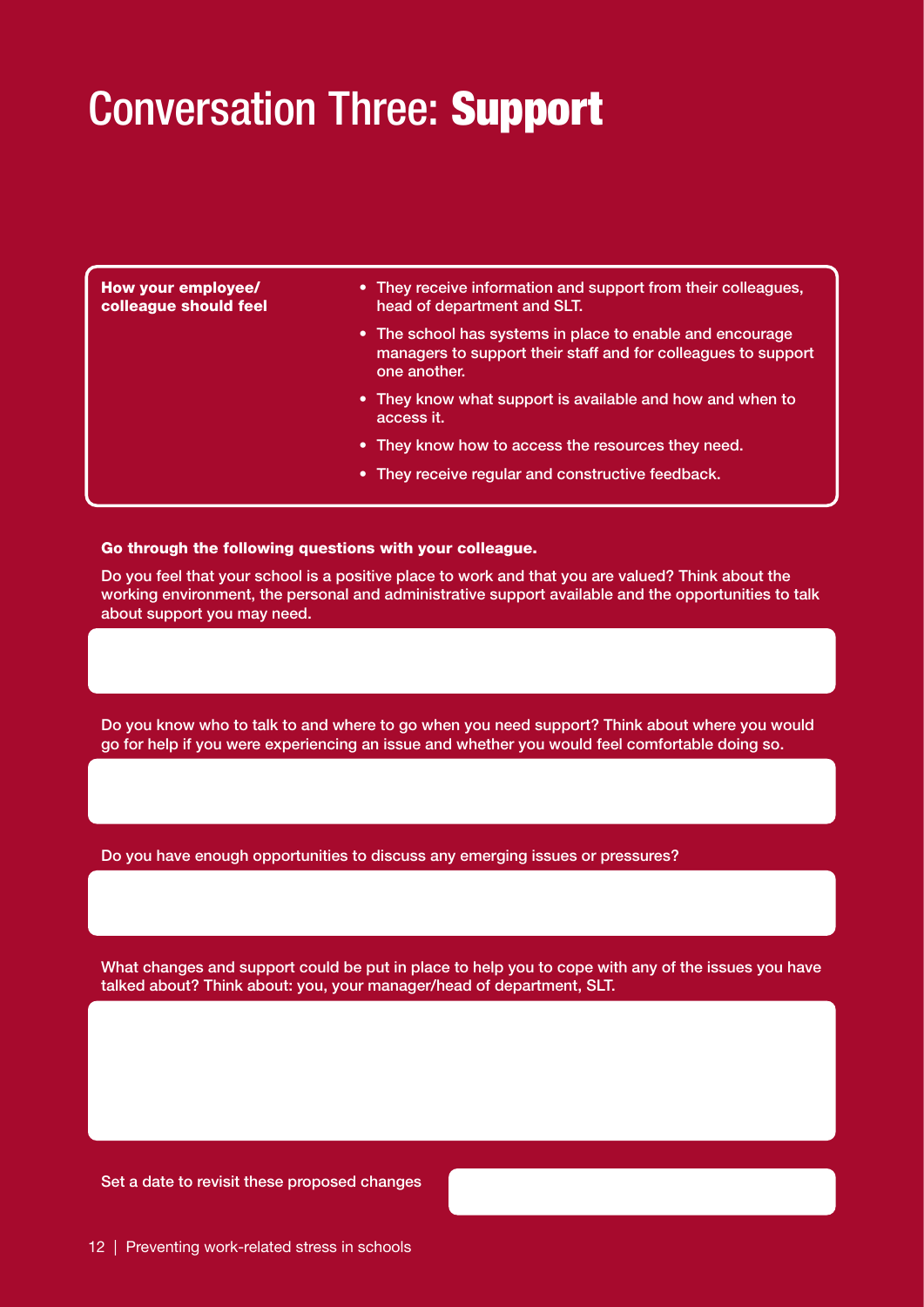# Conversation Three: Support

Did you know that Mind offer free resources to support your own and your colleagues' mental health at work? Wellness Actions Plans (WAPs) help you to put practical steps in place to ensure you are supported when you aren't feeling great.

The Education Support Partnership is a UK charity dedicated to improving the health and wellbeing of the education workforce. They offer a free, confidential helpline, grants to support staff experiencing financial issues and guidance on handling stress and managing work/life balance (see page 21).

#### Support

- Hold regular one-to-one and team meetings to talk about any emerging issues or pressures.
- Include work-related stress or pressures as a standing item for staff meetings and/or performance reviews.
- Seek examples of how people would like to, or have received, good support from managers or colleagues.

#### **Resources**

- Share information on other areas of support available, ie charities, local authority/ academy trust, external organisations.
- Talk about the ways the school could provide support if someone is experiencing problems outside work.

### **Training**

- Regularly consult with people to ensure training is up to date.
- Offer training in basic counselling skills or access to counsellors.

### **Environment**

- Assess the risk and take steps to deal with the impact of physical violence and verbal abuse by consulting with employees and others, ie the police, charities etc.
- Provide training to help staff deal with, and defuse, difficult situations.

#### Agreed action plan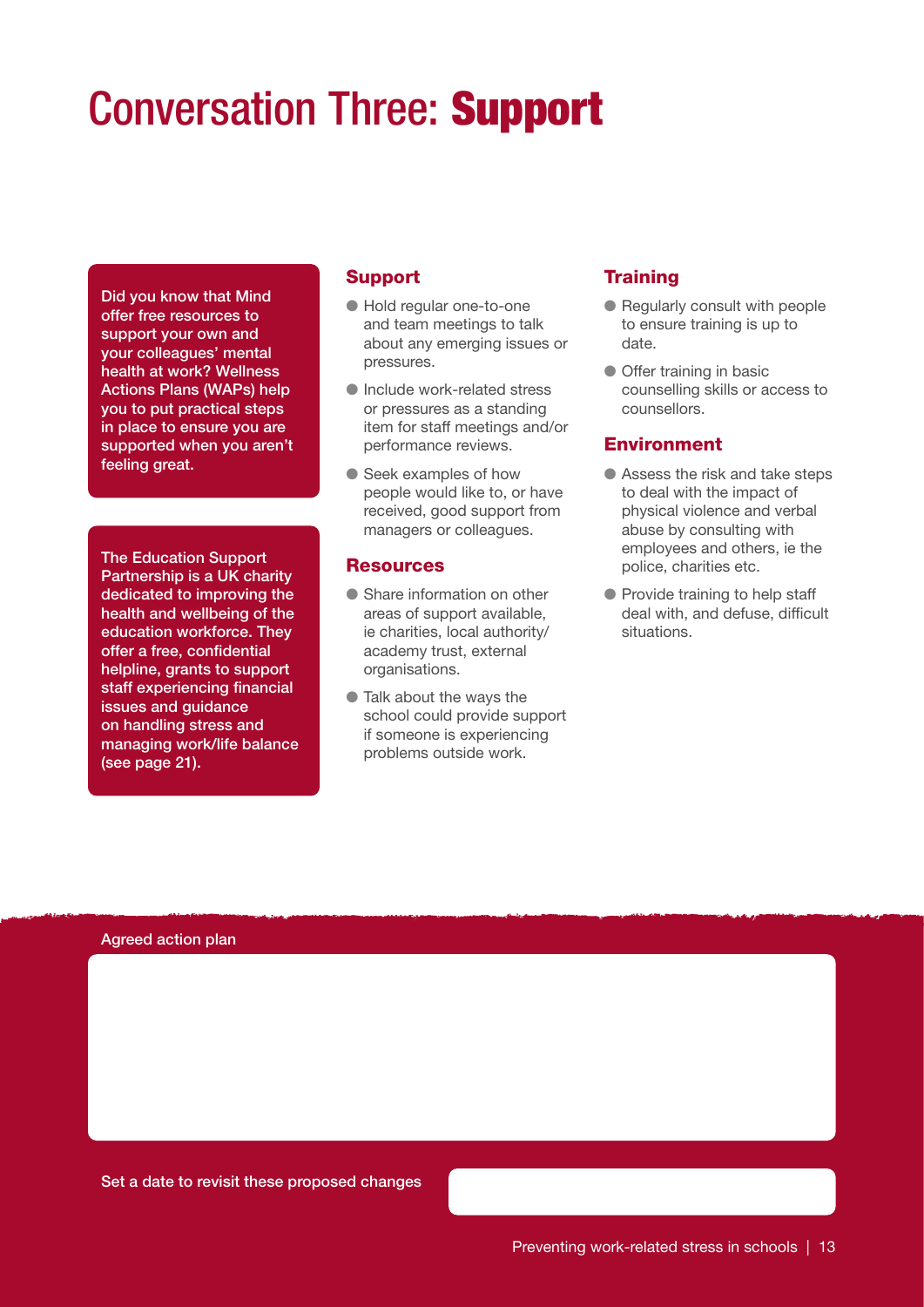# Conversation Four: Relationships

| • They are not subjected to unacceptable behaviours such as<br>bullying or harassment at work.             |
|------------------------------------------------------------------------------------------------------------|
| • The school promotes positive behaviours at work to avoid<br>conflict and ensure fairness.                |
| • The school has agreed policies and procedures to prevent or<br>resolve unacceptable behaviour.           |
| • The school has systems in place to enable and encourage<br>managers to deal with unacceptable behaviour. |
| • The school has systems in place to enable and encourage<br>employees to report unacceptable behaviour.   |
|                                                                                                            |

Go through the following questions with your colleague.

Have you experienced or witnessed unacceptable behaviour at work such as bullying, harassment or violence? Did you feel satisfied with how this was dealt with?

Do you feel that honest, open communication is encouraged in your school?

Do you feel that you know where to go and what to do if you experience or witness unacceptable behaviour? Do you feel confident that steps will be taken to stop this behaviour?

What changes and support could be put in place to help you to cope with any of the issues you have talked about? Think about: you, your manager/head of department, SLT.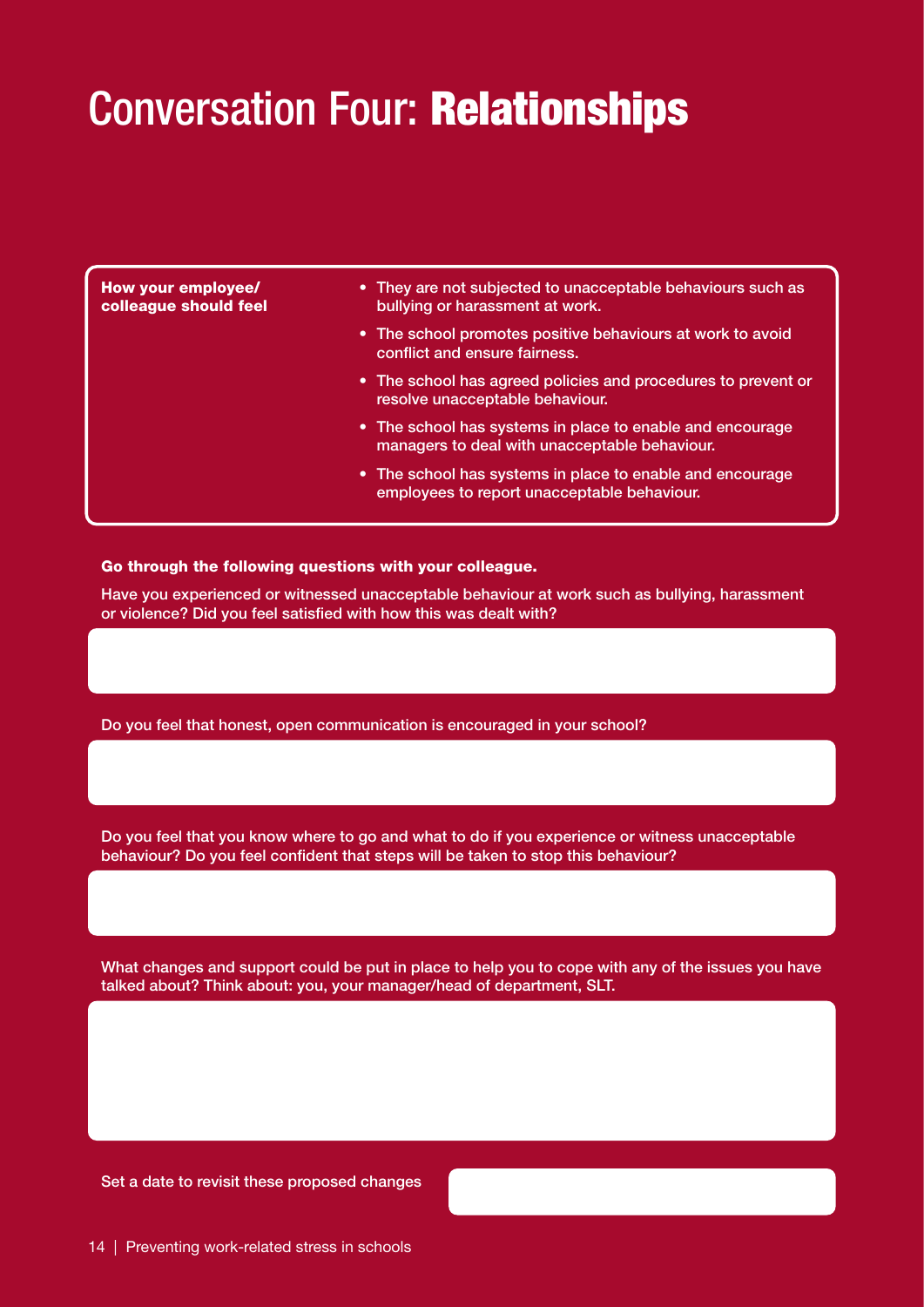# Conversation Four: Relationships

Remember, Ofsted has no expectation that schools need to have policies relating to staff behaviour in any particular format. This is up to the school to decide upon.

Did you know that the National Education Union (NEU) has a model harassment and bullying policy? [www.teachers.org.uk/](http://www.teachers.org.uk/help-and-advice/self-help/b/bullying) [help-and-advice/self](http://www.teachers.org.uk/help-and-advice/self-help/b/bullying)[help/b/bullying](http://www.teachers.org.uk/help-and-advice/self-help/b/bullying)

- Have an agreement with staff and senior leaders on which behaviours are unacceptable.
- Have a written policy for dealing with unacceptable behaviour and procedures for reporting incidents.
- Regularly communicate these policies and procedures with staff.
- Have a confidential system for people to report unacceptable behaviour.
- Encourage good communication and provide training to help with this, ie listening skills, confidence building, assertiveness etc.
- Encourage or provide opportunities for staff to socialise together.
- Provide support for staff who work in isolation, ie in a separate building, annexe etc.
- Identify ways to celebrate success.

#### Agreed action plan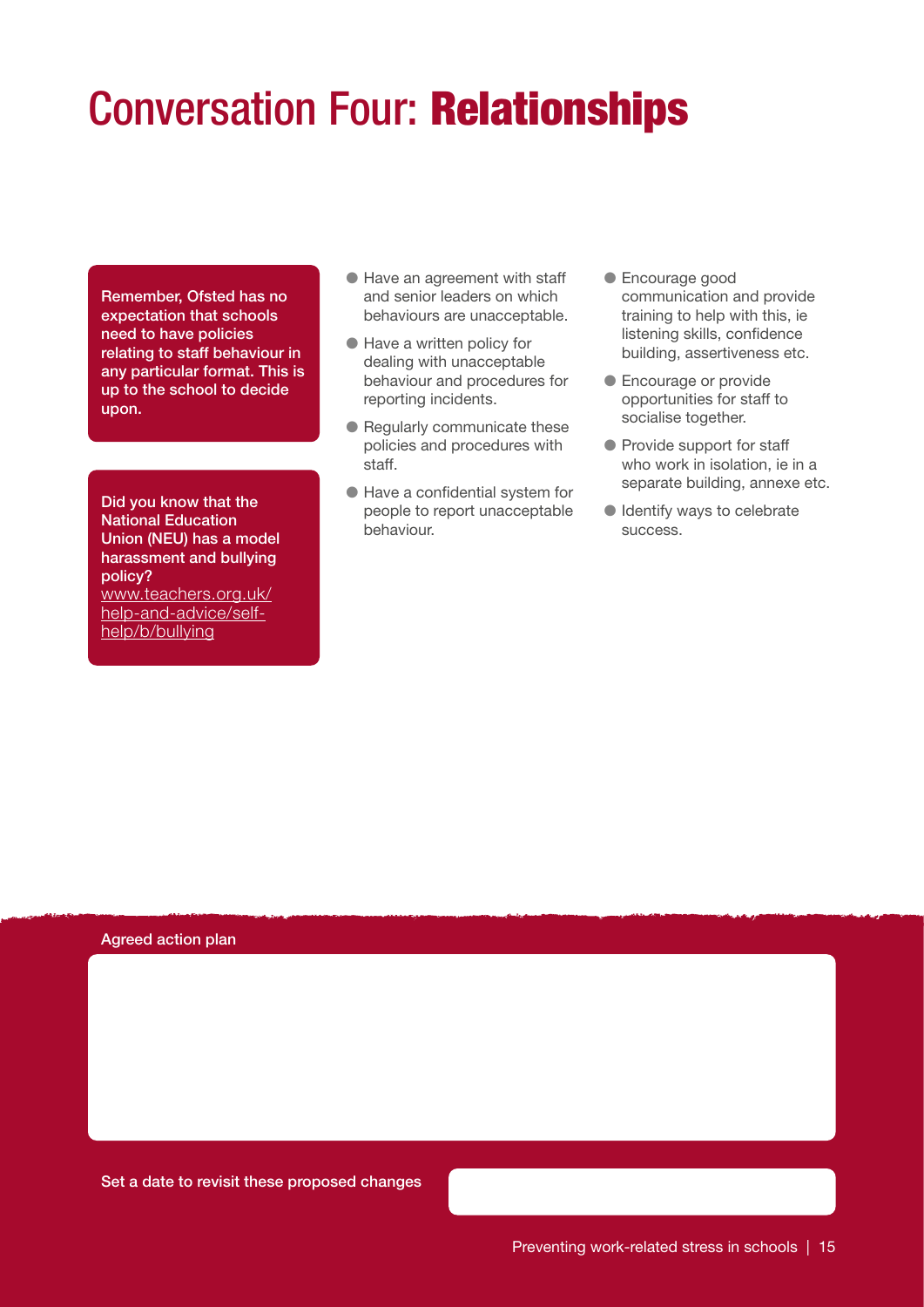# Conversation Five: Role

| How your employee/<br>colleague should feel | • They understand their role and responsibilities.                                                                                                          |
|---------------------------------------------|-------------------------------------------------------------------------------------------------------------------------------------------------------------|
|                                             | • The school provides information to enable them to<br>understand their role and all of their responsibilities.                                             |
|                                             | • The school ensures that the requirements it places upon them<br>are clear.                                                                                |
|                                             | • The school has systems in place to enable them to raise<br>concerns about any uncertainties or conflicts they have in<br>their role and responsibilities. |
|                                             |                                                                                                                                                             |

Go through the following questions with your colleague.

Do you feel clear on what your responsibilities are?

Are you clear on what your performance objectives are and what success looks like for you, your department and the school? Do you feel they are achievable?

Do you feel you understand how work is structured in your department and in the wider school? Do you know who is doing what and why?

What changes and support could be put in place to help you to cope with any of the issues you have talked about? Think about: you, your manager/head of department, SLT.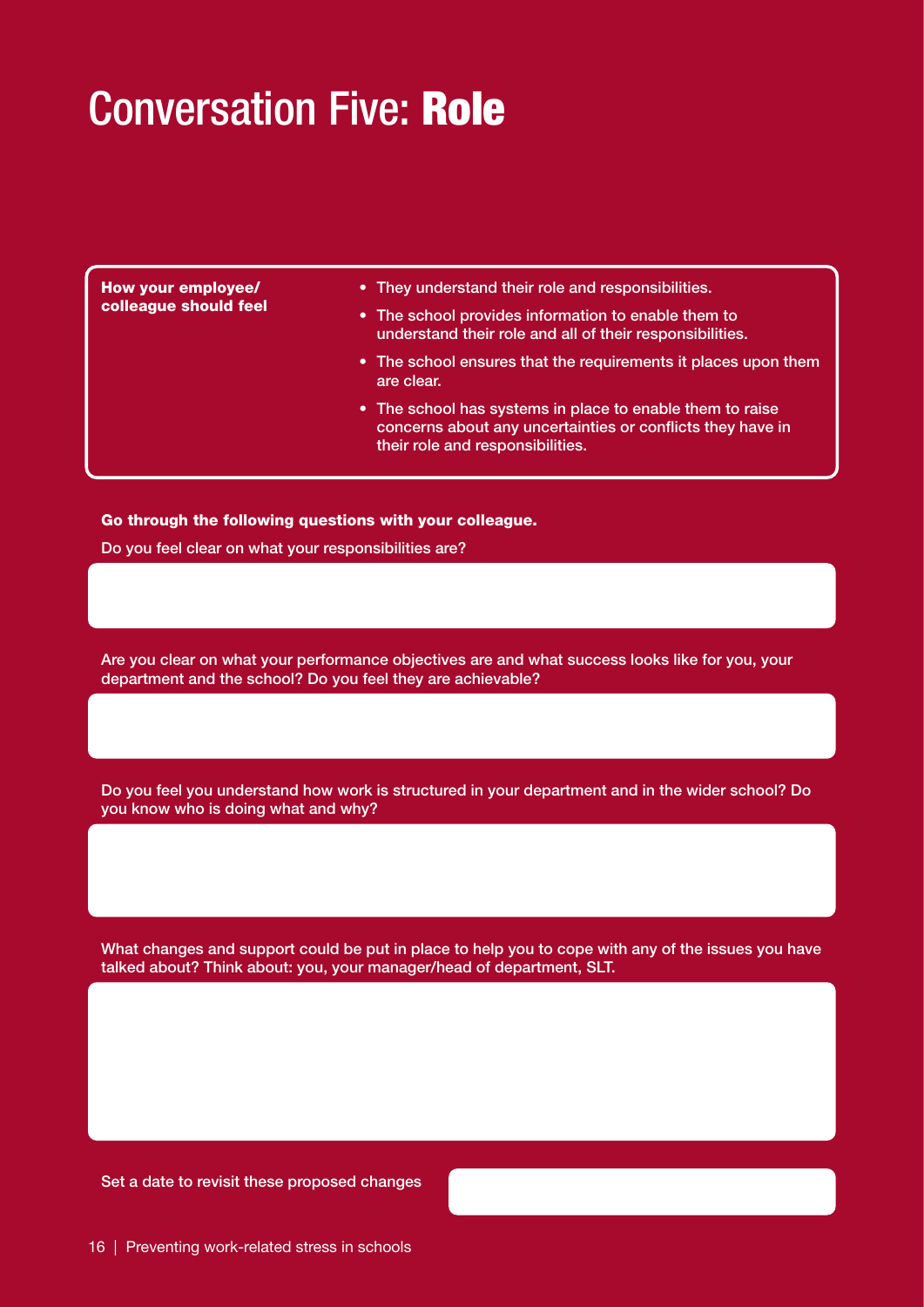# Conversation Five: Role

Did you know that the Department for Education has a standard for teachers' professional development including a description of effective practice? [https://www.gov.uk/](https://www.gov.uk/government/publications/standard-for-teachers-professional-development) [government/publications/](https://www.gov.uk/government/publications/standard-for-teachers-professional-development) [standard-for-teachers](https://www.gov.uk/government/publications/standard-for-teachers-professional-development)[professional-development](https://www.gov.uk/government/publications/standard-for-teachers-professional-development)

Remember, Ofsted inspectors do not expect school leaders to set teacher performance targets based on commercially produced predictions of pupil achievement, or any other data set, from which they would then hold teachers to account.

#### New starters

● Give all new teachers and staff members a thorough induction to your school and its policies and procedures.

#### Communication

- Provide clear work objectives.
- Define work structures clearly so that all team members know who is doing what and why.
- Hold regular one-to-one meetings to ensure people are clear about what is planned for the coming months.
- Agree specific standards of performance for individual tasks and review regularly. Hold regular team meetings to enable colleagues to discuss any issues.
- Display departmental/school targets and objectives.

#### Role

- Introduce personal work plans which are aligned to the objectives of the department/ school.
- Introduce or revise job descriptions to ensure the core functions and priorities are clear.

#### Agreed action plan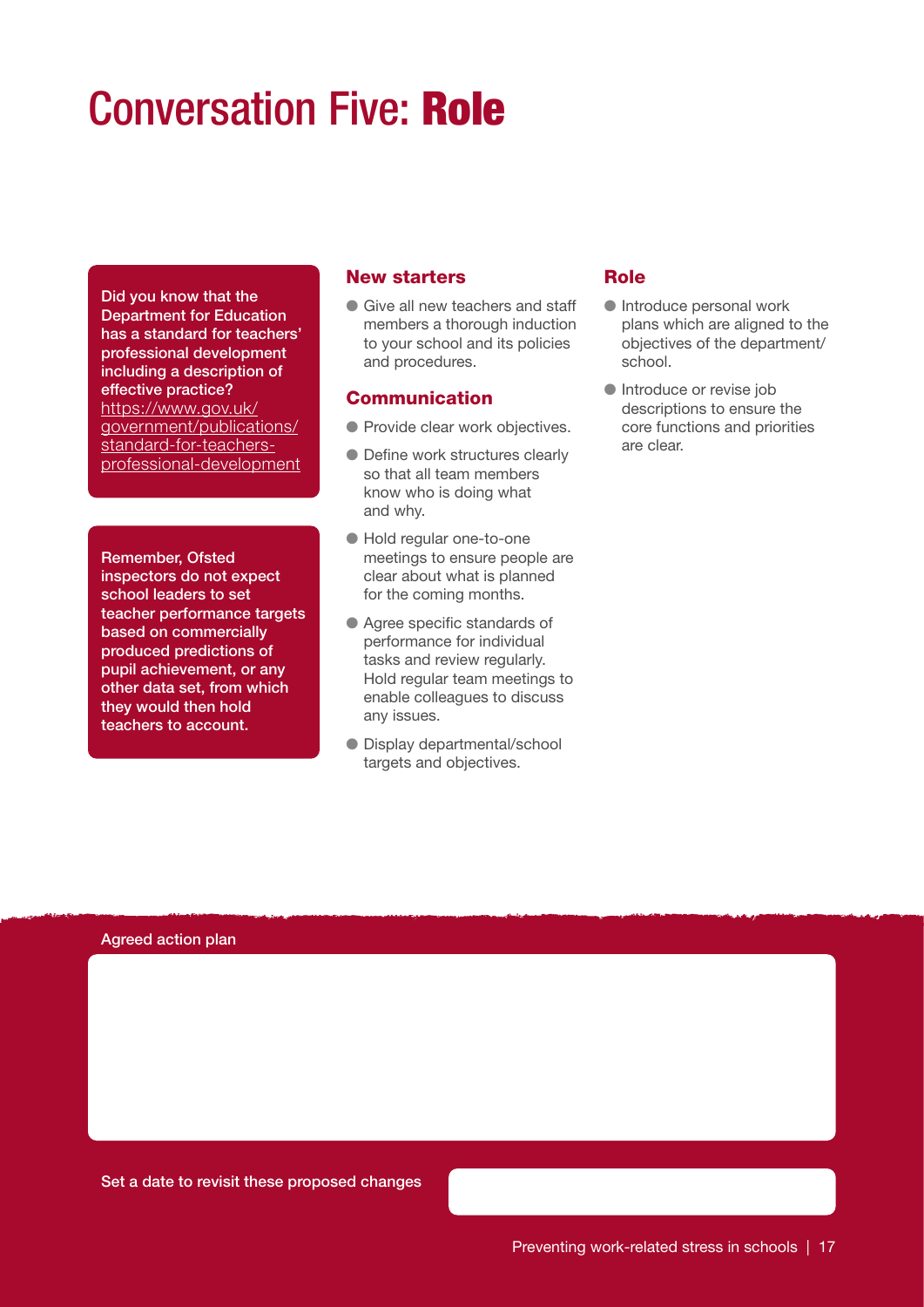# Conversation Six: Change

| How your employee/<br>colleague should feel | • The school engages with them frequently when undergoing<br>change.                                                                                      |
|---------------------------------------------|-----------------------------------------------------------------------------------------------------------------------------------------------------------|
|                                             | • They are provided with timely information, enabling them to<br>understand the reasons for proposed changes.                                             |
|                                             | • They are consulted on changes and provided with<br>opportunities for them to influence proposals.                                                       |
|                                             | • They are aware of the probable impact of any changes to their<br>job and, if necessary, they are given training to support any<br>changes in their job. |

Go through the following questions with your colleague. Do you feel that your school handles change well?

Do you feel you are properly consulted when changes are made which affect you and your role? Do you feel the reasons for the change are explained well?

Do you feel that you are involved in the planning process when changes are made?

What changes and support could be put in place to help you to cope with any of the issues you have talked about? Think about: you, your manager/head of department, SLT.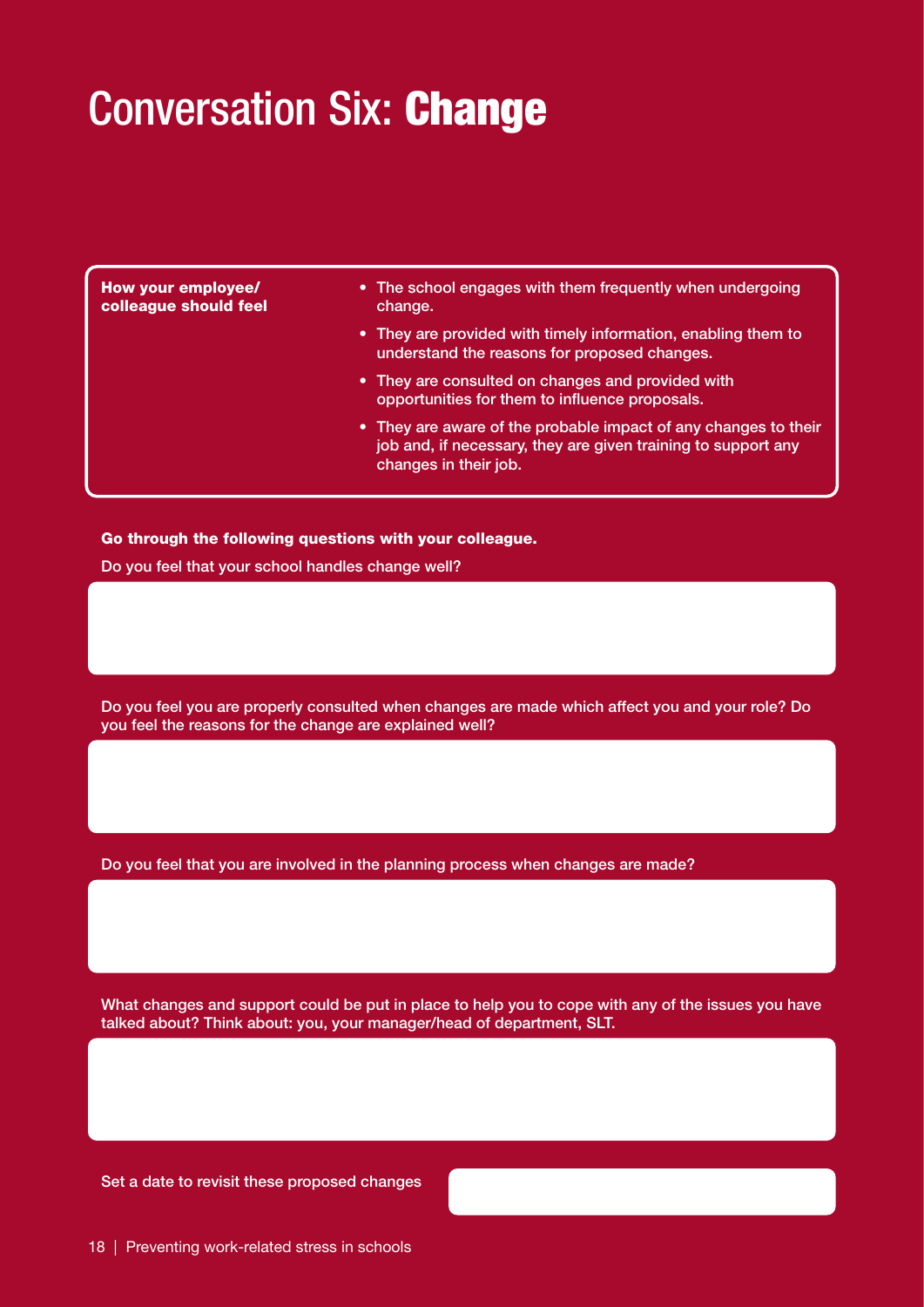## Conversation Six: Change

Remember, never

underestimate the effects of 'minor' changes. Seemingly small changes can have a big impact on people's ways of working, their morale and work-related stress.

#### Communication

- Explain what the school wants to achieve and why it is essential that the change takes place.
- Explain timescales and how changes will impact directly on them.
- Have an agreed system for communicating to staff why a change is happening.
- Have agreed methods of communication, eg meetings, notice boards, letters, email, feedback forms, and their frequency.
- Make sure that staff are aware of the impact of the change being made on their jobs.

### **Consultation**

- Define and explain the key steps of the change being made.
- Consult staff at an early stage and throughout the change process.
- Build in consultation and support as key elements of any change process.
- Involve staff in the planning process.
- Provide a system for staff to comment and ask questions before, during and after the change.
- Review how the change will impact on departmental and individual objectives and workloads.

#### Agreed action plan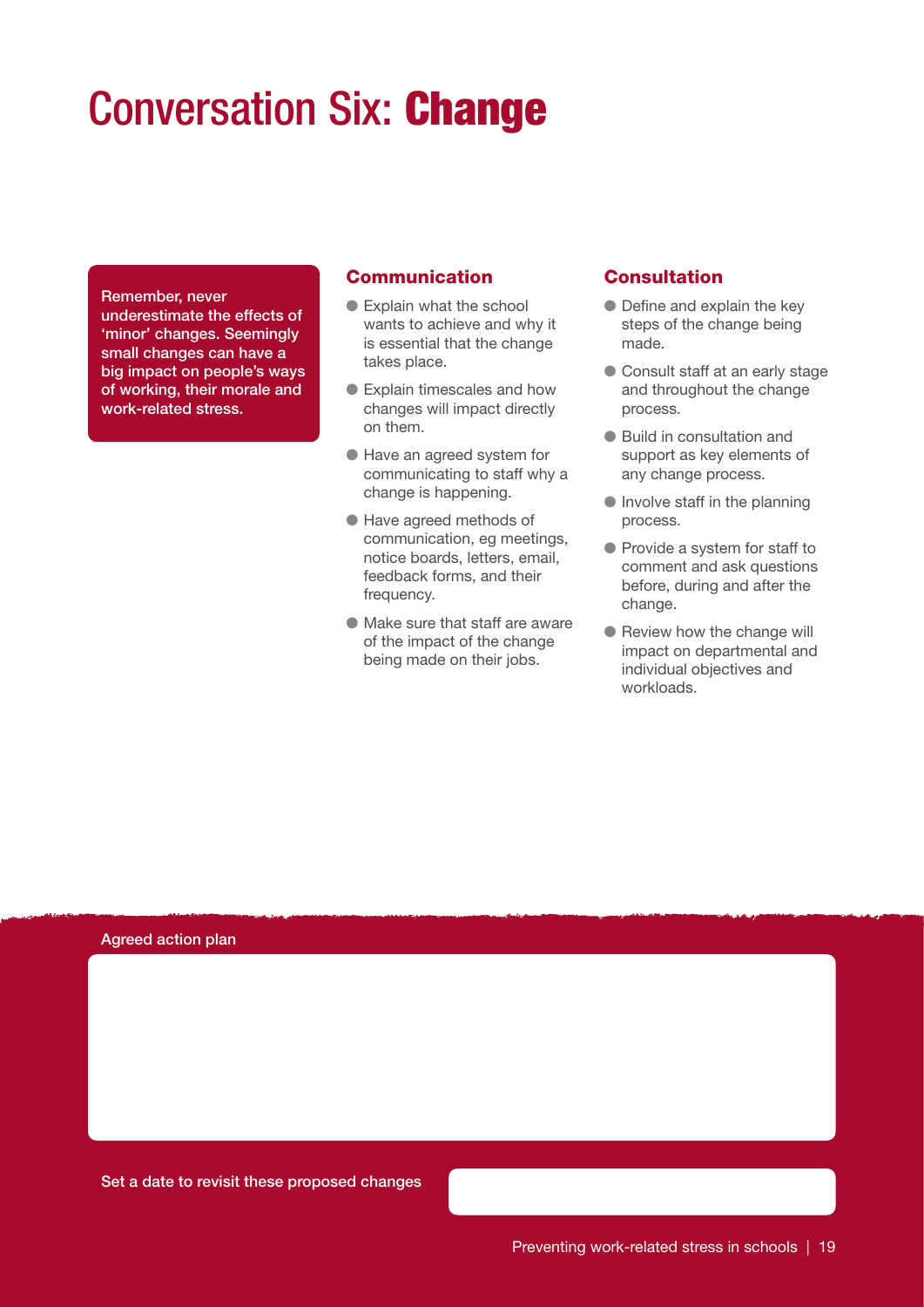20 | Preventing work-related stress in schools

 $\blacktriangle$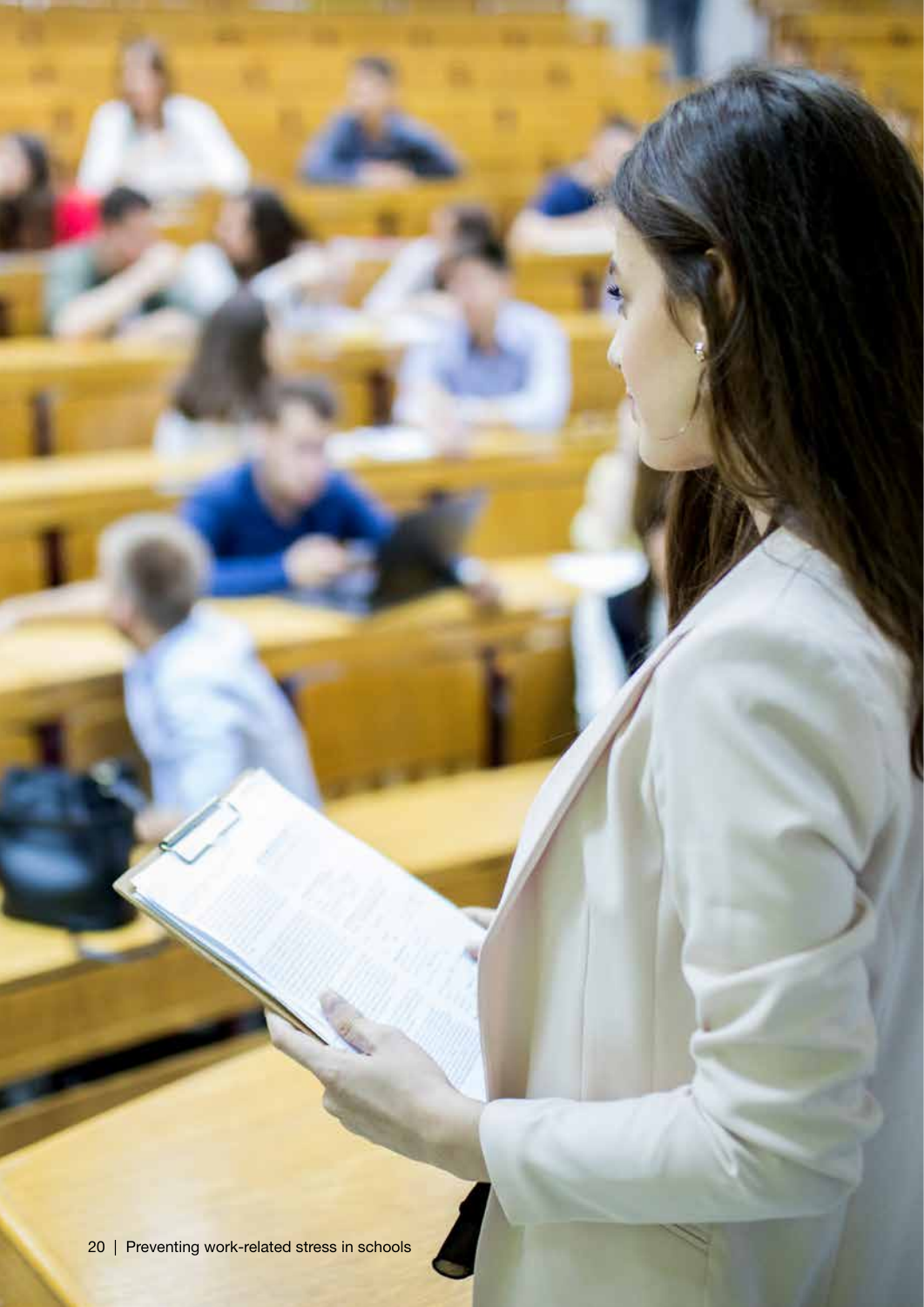# Sources of further advice

### **Stress**

HSE's guidance on work-related stress: [www.hse.gov.uk/stress](http://www.hse.gov.uk/stress)

Mind has guidance on stress and how to manage it: <https://www.mind.org.uk>

The Education Support Partnership offer a free, confidential helpline, grants to support staff experiencing financial issues and guidance on handling stress and managing work/life balance. Tel: 08000 562 561. [https://www.educationsupport.](https://www.educationsupport.org.uk) [org.uk](https://www.educationsupport.org.uk)

### Mental health

Mind offer extensive free resources, guidance and toolkits for supporting the mental health of your staff. Their free to download Wellness Action Plans are an easy, practical way of helping people to support their own mental health at work, and to help managers support the mental health of their team members: [https://www.mind.org.](https://www.mind.org.uk/workplace/mental-health-at-work/taking-care-of-your-staff/employer-resources/wellness-action-plan-download/) [uk/workplace/mental-health-at](https://www.mind.org.uk/workplace/mental-health-at-work/taking-care-of-your-staff/employer-resources/wellness-action-plan-download/)[work/taking-care-of-your-staff/](https://www.mind.org.uk/workplace/mental-health-at-work/taking-care-of-your-staff/employer-resources/wellness-action-plan-download/) [employer-resources/wellness](https://www.mind.org.uk/workplace/mental-health-at-work/taking-care-of-your-staff/employer-resources/wellness-action-plan-download/)[action-plan-download/](https://www.mind.org.uk/workplace/mental-health-at-work/taking-care-of-your-staff/employer-resources/wellness-action-plan-download/)

Time to Change offer free resources for talking to pupils about mental health and supporting young people with mental health problems: [https://](https://www.time-to-change.org.uk/get-involved/get-involved-in-schools) [www.time-to-change.org.uk/get](https://www.time-to-change.org.uk/get-involved/get-involved-in-schools)[involved/get-involved-in-schools](https://www.time-to-change.org.uk/get-involved/get-involved-in-schools)

The NASUWT offers wellbeing audits for members to use: [https://www.nasuwt.org.uk/](https://www.nasuwt.org.uk/advice/health-safety/wellbeing-at-work-audits.html) [advice/health-safety/wellbeing](https://www.nasuwt.org.uk/advice/health-safety/wellbeing-at-work-audits.html)[at-work-audits.html](https://www.nasuwt.org.uk/advice/health-safety/wellbeing-at-work-audits.html)

This Talking Toolkit is aimed at forming part of your school's response to preventing workrelated stress. If you discover that people you work with are experiencing stress, they should be encouraged to talk to someone, whether it's a manager. their trade union representative, their GP or an occupational health team.

#### Samaritans provide

confidential, nonjudgemental emotional support for people experiencing feelings of distress or despair.

Telephone: 116 123 (24 hours a day, free to call)

Website:

[www.samaritans.org](http://www.samaritans.org)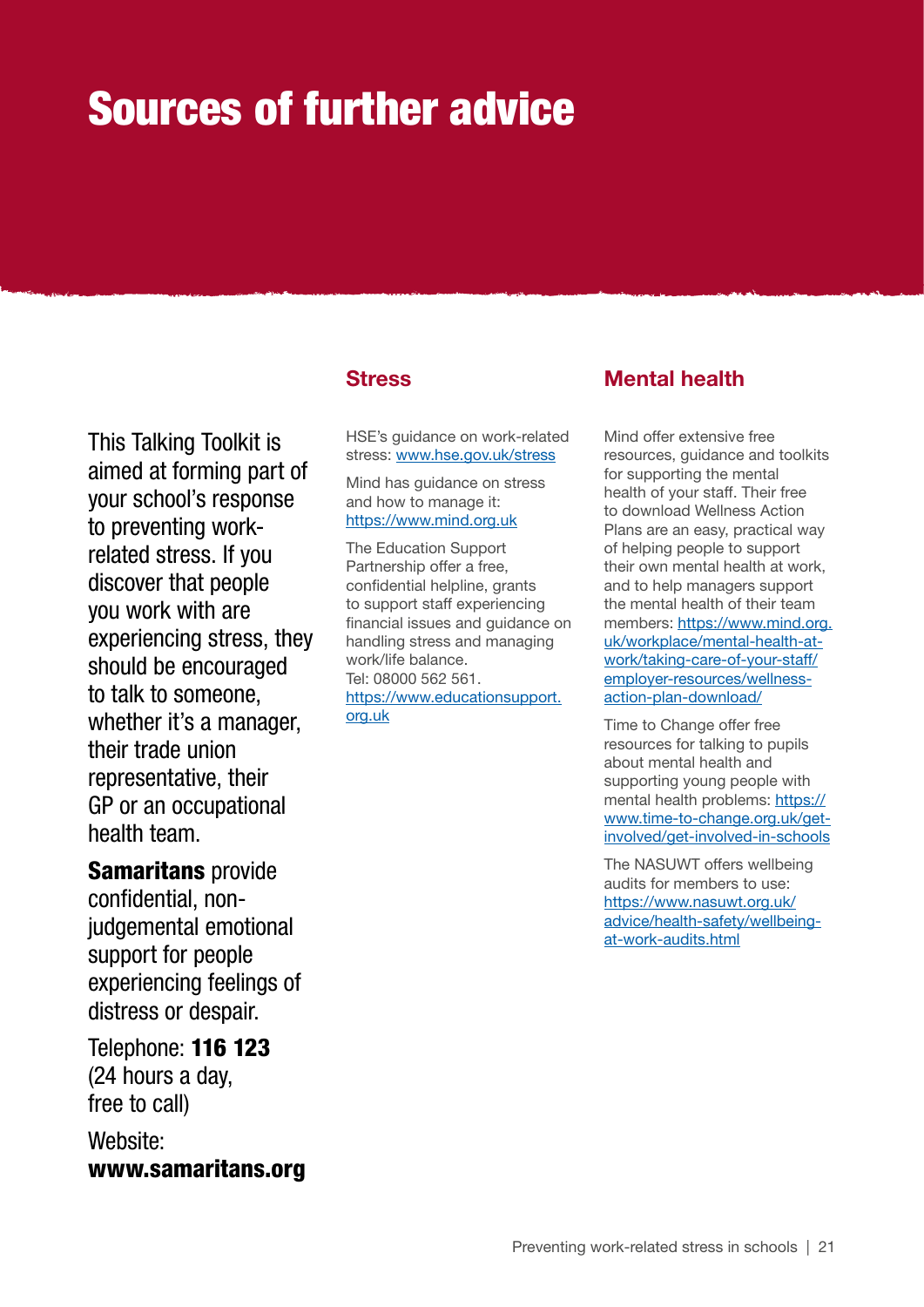### Violence and harassment

HSE defines work-related violence as any incident in which a person is abused, threatened or assaulted in circumstances relating to their work. Schools should ensure they have clear policies and procedures which set out how they will prevent, manage and respond to workrelated violence: [https://www.](https://www.hse.gov.uk/violence/) [hse.gov.uk/violence/](https://www.hse.gov.uk/violence/)

ACAS advice – Bullying and harassment at work: a guide for managers and employers: [https://www.acas.org.uk/](https://www.acas.org.uk/handling-a-bullying-harassment-discrimination-complaint) [handling-a-bullying-harassment](https://www.acas.org.uk/handling-a-bullying-harassment-discrimination-complaint)[discrimination-complaint](https://www.acas.org.uk/handling-a-bullying-harassment-discrimination-complaint)

CIPD advice – Harassment and bullying at work: [https://www.cipd.co.uk/](https://www.cipd.co.uk/knowledge/fundamentals/emp-law/harassment/factsheet?IsSrchRes=1) [knowledge/fundamentals/](https://www.cipd.co.uk/knowledge/fundamentals/emp-law/harassment/factsheet?IsSrchRes=1) [emp-law/harassment/](https://www.cipd.co.uk/knowledge/fundamentals/emp-law/harassment/factsheet?IsSrchRes=1) [factsheet?IsSrchRes=1](https://www.cipd.co.uk/knowledge/fundamentals/emp-law/harassment/factsheet?IsSrchRes=1)

The NEU has a model harassment and bullying policy: <https://neu.org.uk/bullying>

### Workload

The Department for Education's 'Reducing workload in your school' can help you and your school to review and streamline workload through collaborative discussion: [https://www.gov.](https://www.gov.uk/guidance/school-workload-reduction-toolkit) [uk/guidance/school-workload](https://www.gov.uk/guidance/school-workload-reduction-toolkit)[reduction-toolkit](https://www.gov.uk/guidance/school-workload-reduction-toolkit)

A poster and pamphlet developed by teachers working with the Department for Education and Ofsted offers tips on reducing teacher workload regarding marking, planning and resources and data management, following three independent reviews of these areas of workload: [https://](https://www.gov.uk/government/publications/teacher-workload-poster-and-pamphlet) [www.gov.uk/government/](https://www.gov.uk/government/publications/teacher-workload-poster-and-pamphlet) [publications/teacher-workload](https://www.gov.uk/government/publications/teacher-workload-poster-and-pamphlet)[poster-and-pamphlet](https://www.gov.uk/government/publications/teacher-workload-poster-and-pamphlet)

The Department for Education's Workload Reduction Toolkit gives practical advice and tools for school leaders and teachers to help review and reduce workload: [https://www.](https://www.gov.uk/government/collections/reducing-school-workload) [gov.uk/government/collections/](https://www.gov.uk/government/collections/reducing-school-workload) [reducing-school-workload](https://www.gov.uk/government/collections/reducing-school-workload)

### Tools and templates from HSE

HSE's stress indicator and analysis tools can be used to assess the level of work-related stress within your school: [https://www.hse.gov.uk/stress/](https://www.hse.gov.uk/stress/standards/downloads.htm) [standards/downloads.htm](https://www.hse.gov.uk/stress/standards/downloads.htm)

HSE's stress risk assessment examples give examples of how smaller organisations can approach such a risk assessment: [https://www.hse.gov.uk/stress/](https://www.hse.gov.uk/stress/risk-assessment.htm) [risk-assessment.htm](https://www.hse.gov.uk/stress/risk-assessment.htm)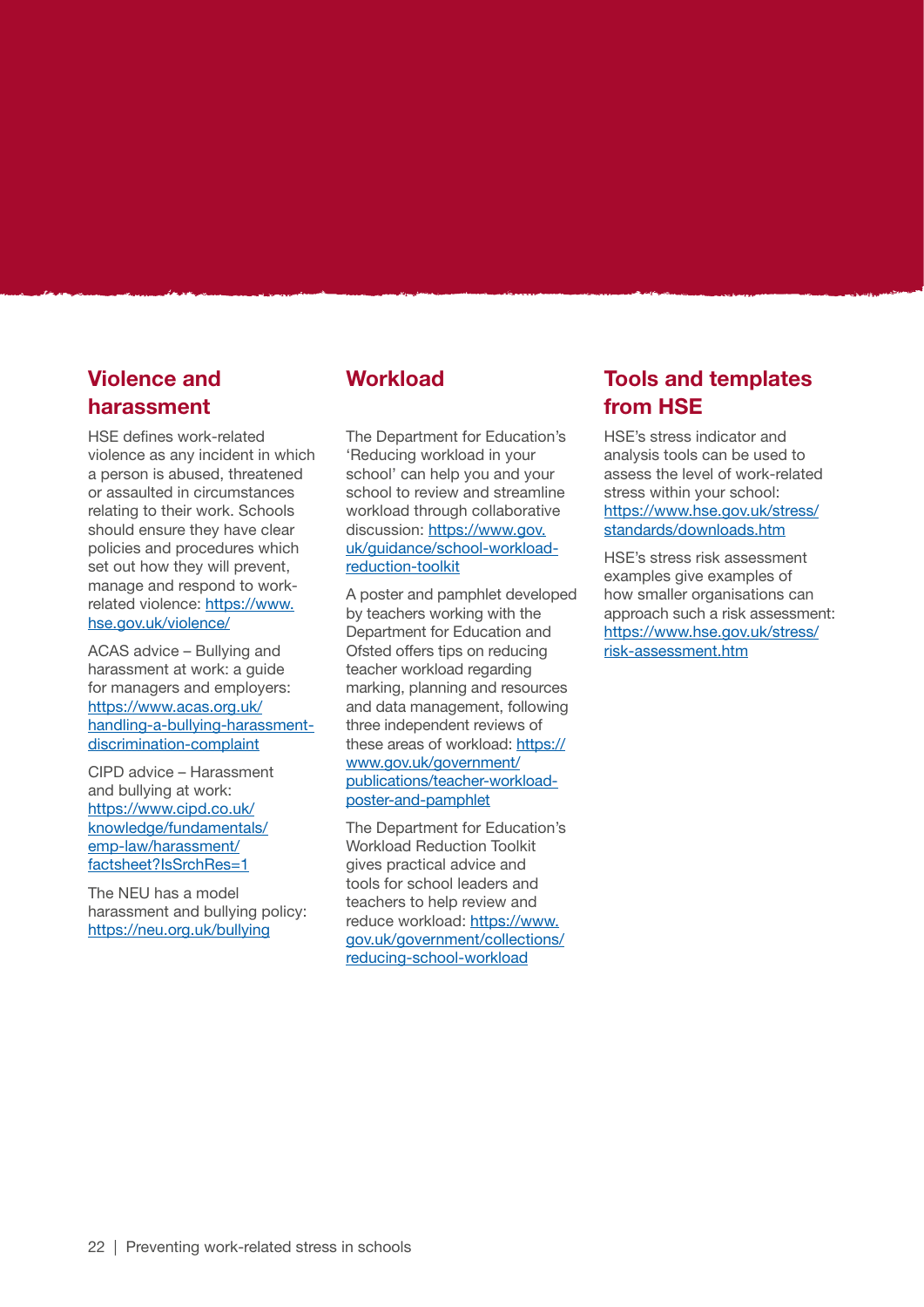Preventing work-related stress in schools | 23